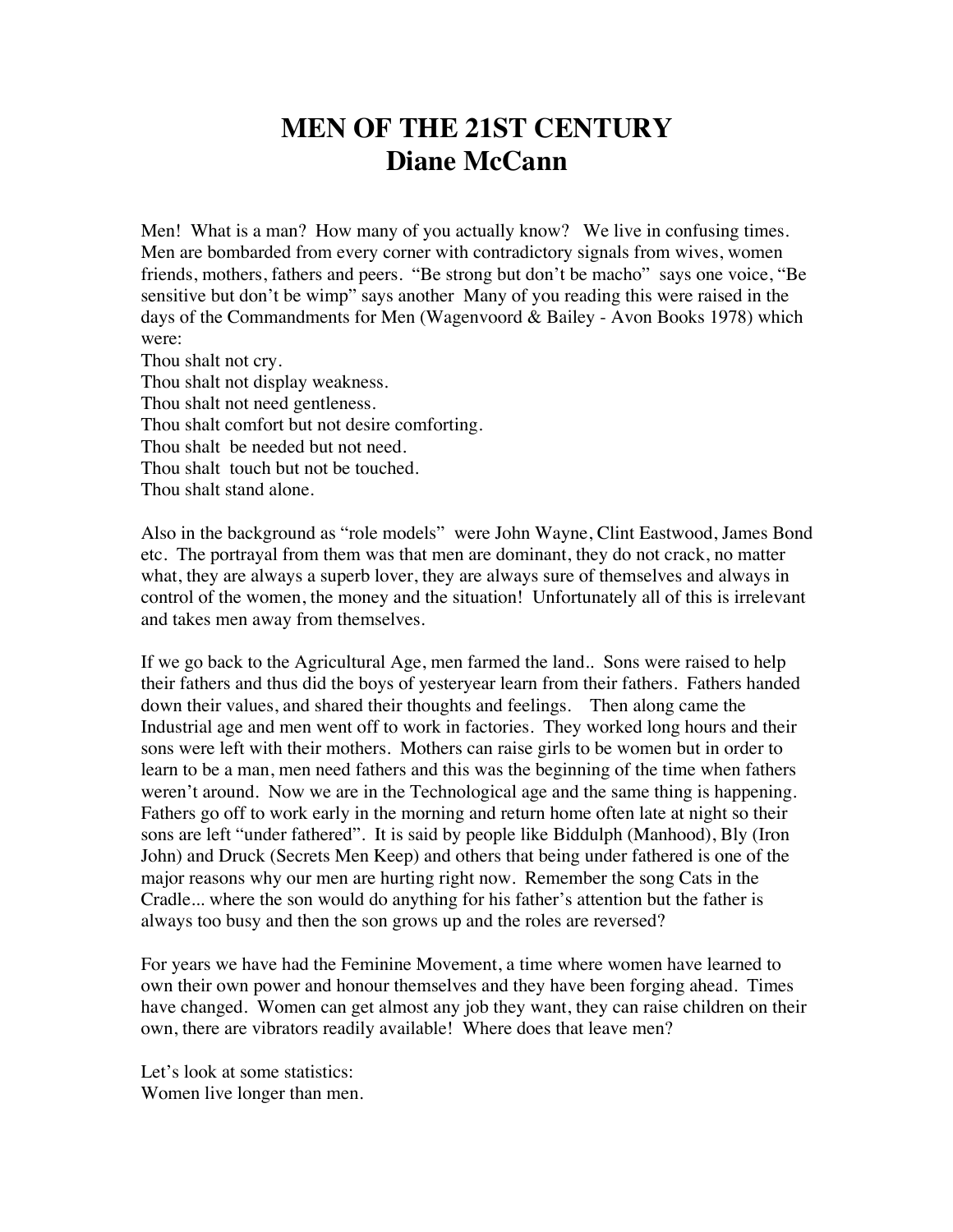From 10-14 boys suicide rate is twice as high as girls.

From 15-19 it is four times as high.

From 20-24 it is six times as high.

There are more suicides of Vietnam vets than men who died in the entire Vietnam conflict.

Men are twice as likely as women to be victims of violent crime.

Men pay for women about 10 times as frequently in restaurants as women pay for men. The more expensive the restaurant, the more likely the man is to pay.

Men who are heads of households have a net worth much lower than heads of female households.

More men are homeless than women.

Interestingly it was also discovered that the men who committed incest with their daughters had "little or no emotional or nurturing input in their children's upbringing". And more to the point children who were raised by house fathers (the mothers worked) did better on all tests at a Yale Psychological Test.

What then does that say? That it is important that men have a great deal of input into their children's lives from birth on. That men are deeply caring beings if given an opportunity to grow and access the deep wellspring of their emotions.

Another fascinating point is that when Mattel created a family of dolls, the children who played with them put the male doll aside and when asked why they weren't playing with it said: "Daddies go to work all day".

Men are the gatekeepers of some of the world's best kept secrets. They lead secret emotional lives and often hide their deepest fears and insecurities. Some men disguise themselves as Mr. Nice Guy or Mr. Successful Businessman however if these inner feelings are not allowed to surface they can result in ill health, deep unhappiness or simply feelings of confusion and not knowing. How many of you reading this can see bits of your father in yourself? Perhaps you get angry with the kids or the partner or perhaps with someone at work and have no idea why.

If we look at the division of men and women in terms of work, here are the old choices: Women: Work Full Time, Mother Full Time, Combine working and mothering. Men: Work Full Time, Work Full Time, Work Full Time.

Until recently the options have not been there for men. Whether they liked it or not they were raised with the belief system that they had to get a good job and earn good money and protect and support their families. Perhaps it is time to look at our world differently. Some women make great house mothers and likewise so do some men. Some women get enormous pleasure from working and likewise so do some men. It is time to break with the traditions of our forefathers and begin to live our lives in ways that work for everyone in the family.